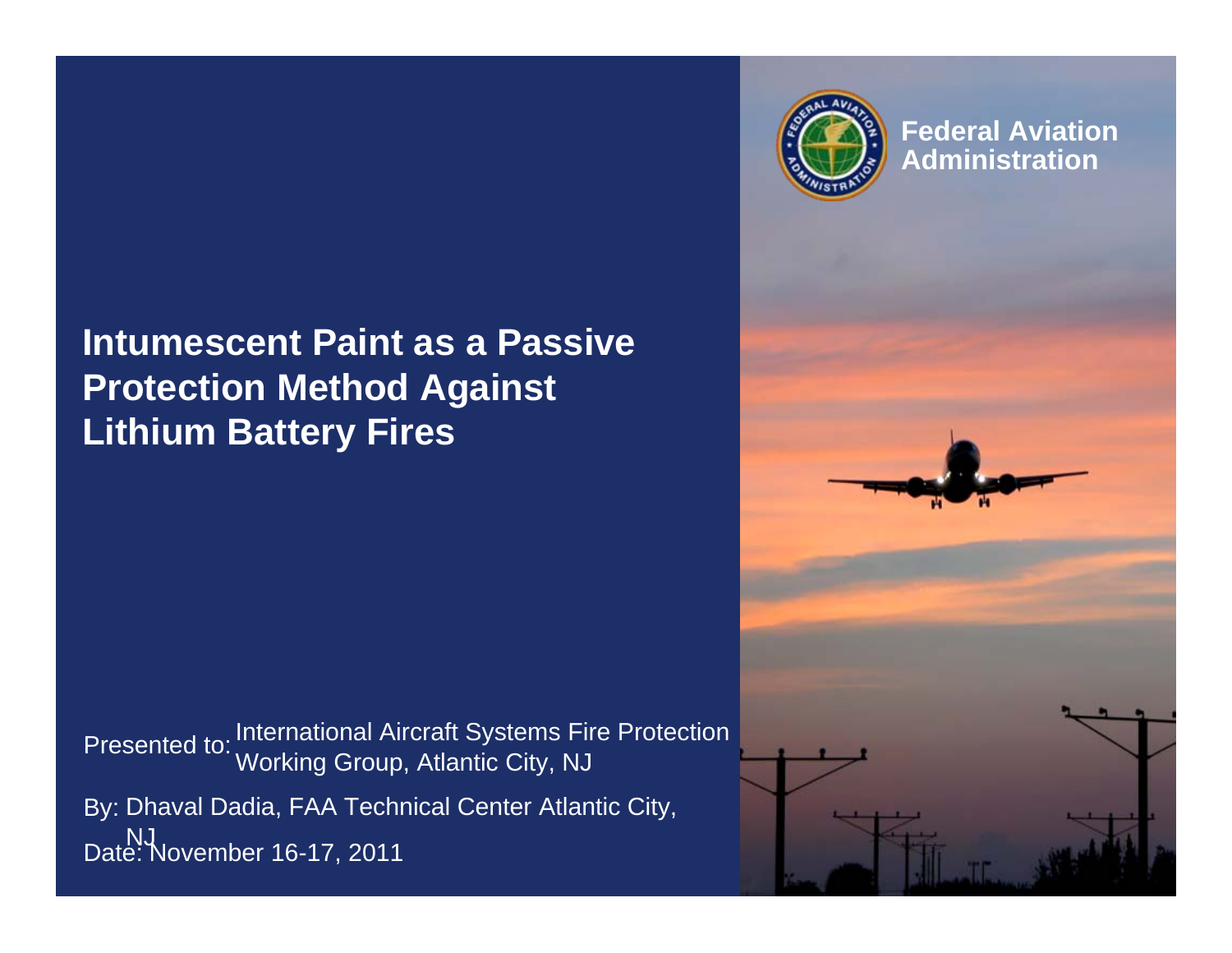# **Background**

- **A very effective fire retardant**
- **Used widely in the construction industry**
- **It reacts to the heat and acts as a thermal barrier**
	- swells up and reflects the heat away from the underlying substance

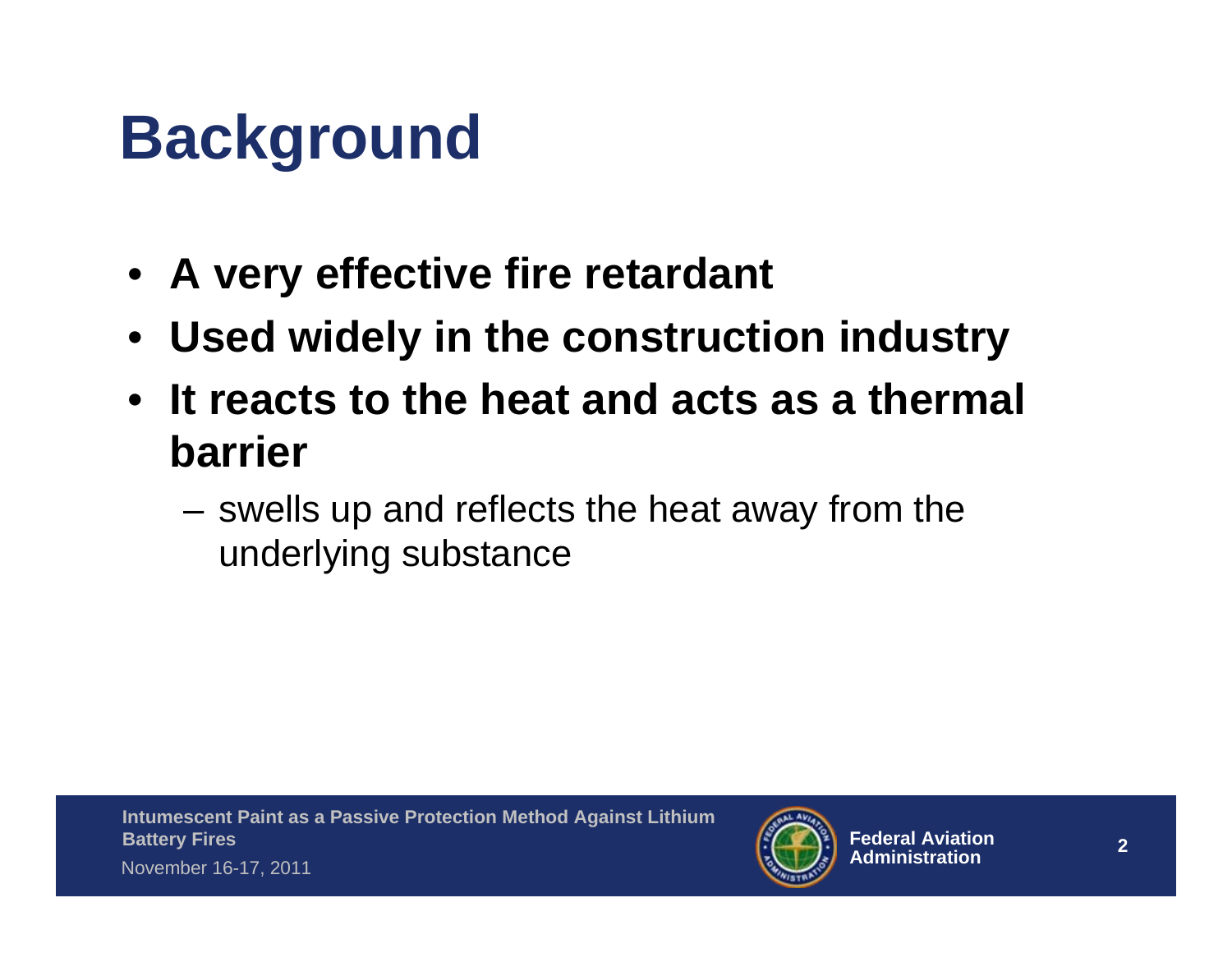





### Exposed to an open flame Exposed to radiant

Coated metals and corrugated cardboard with intumescent paint

 **Intumescent Paint as a Passive Protection Method Against Lithium Battery Fires** November 16-17, 2011

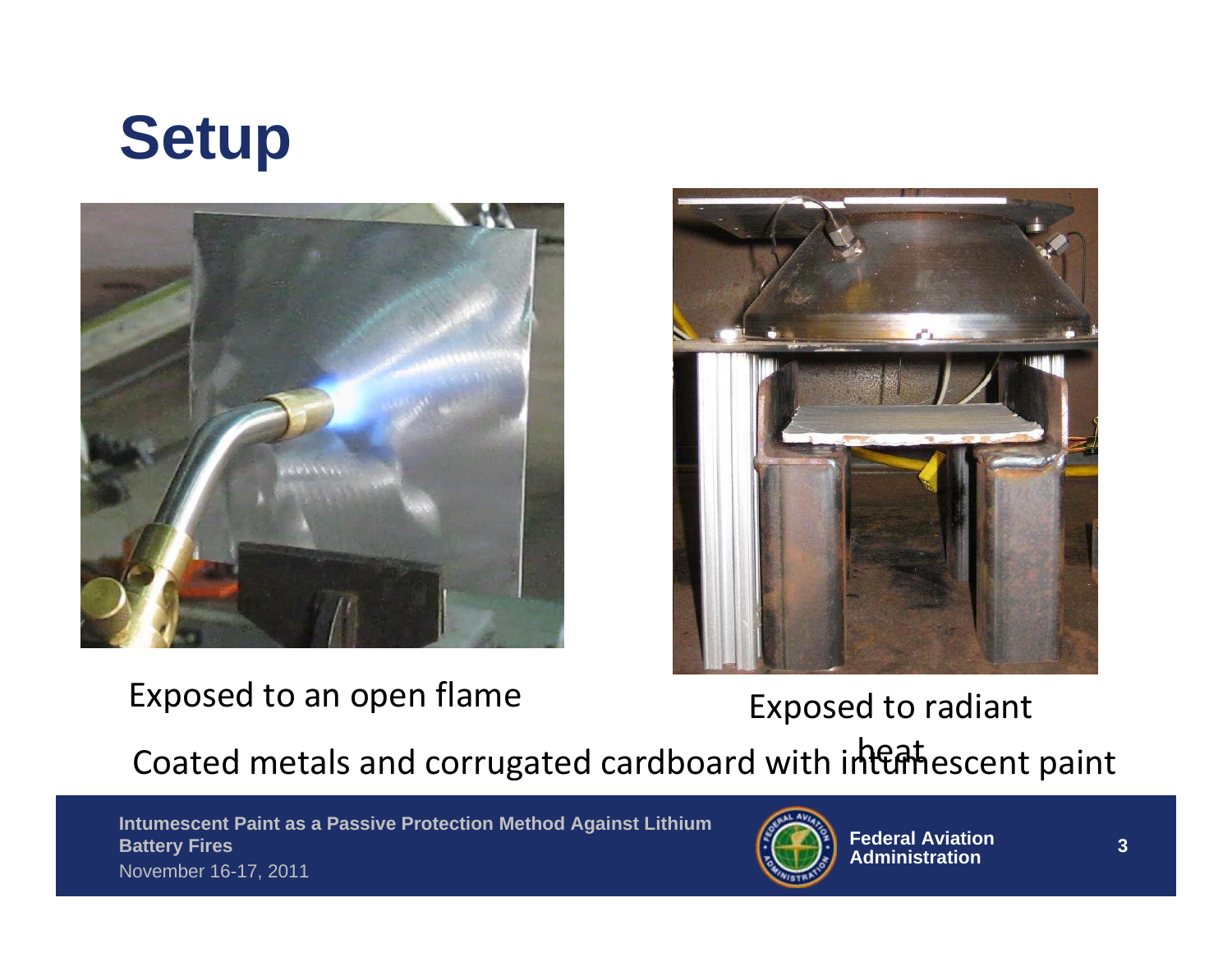# **Results From Open Flame**





November 16-17, 2011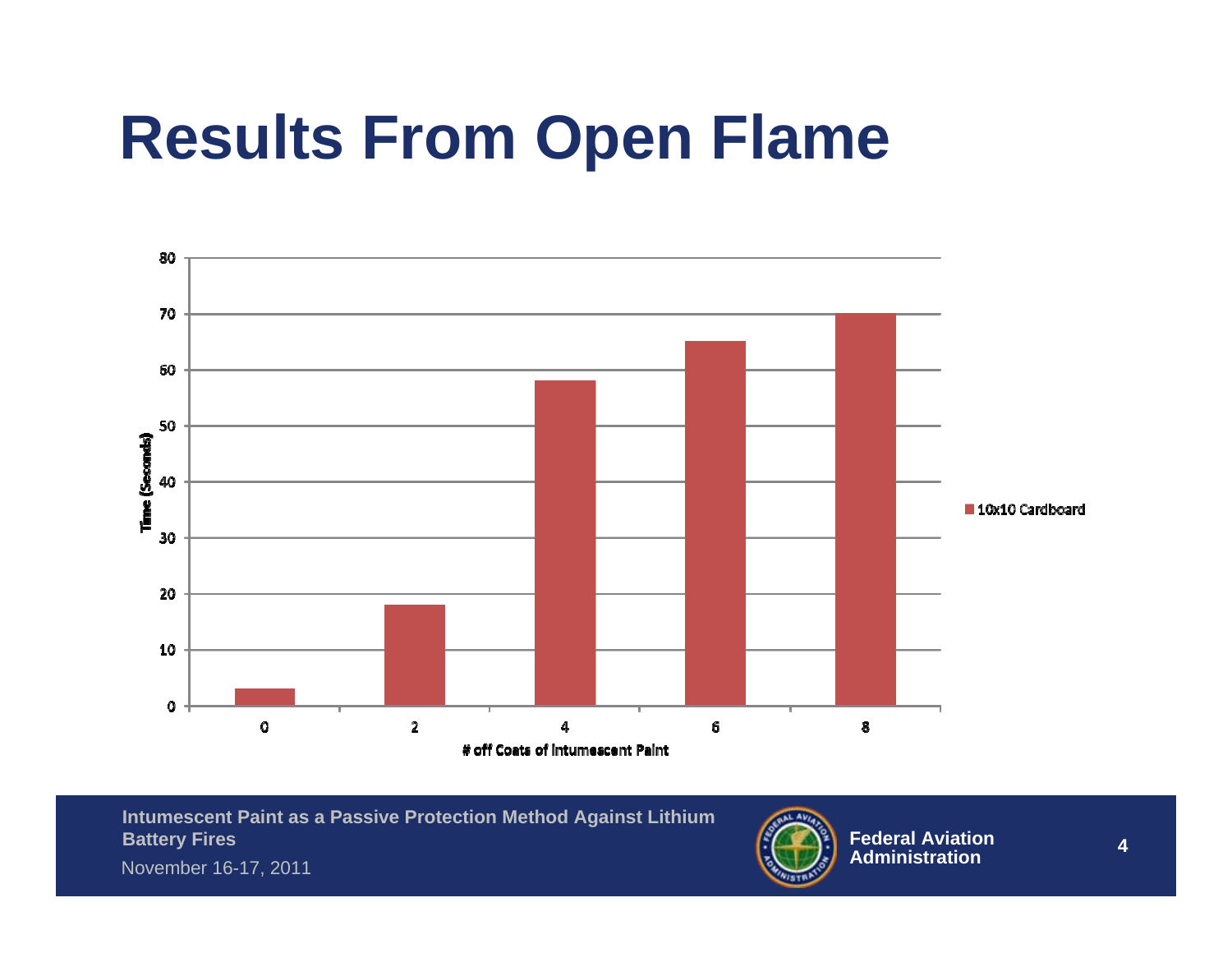## **Results From Radiant Heater**



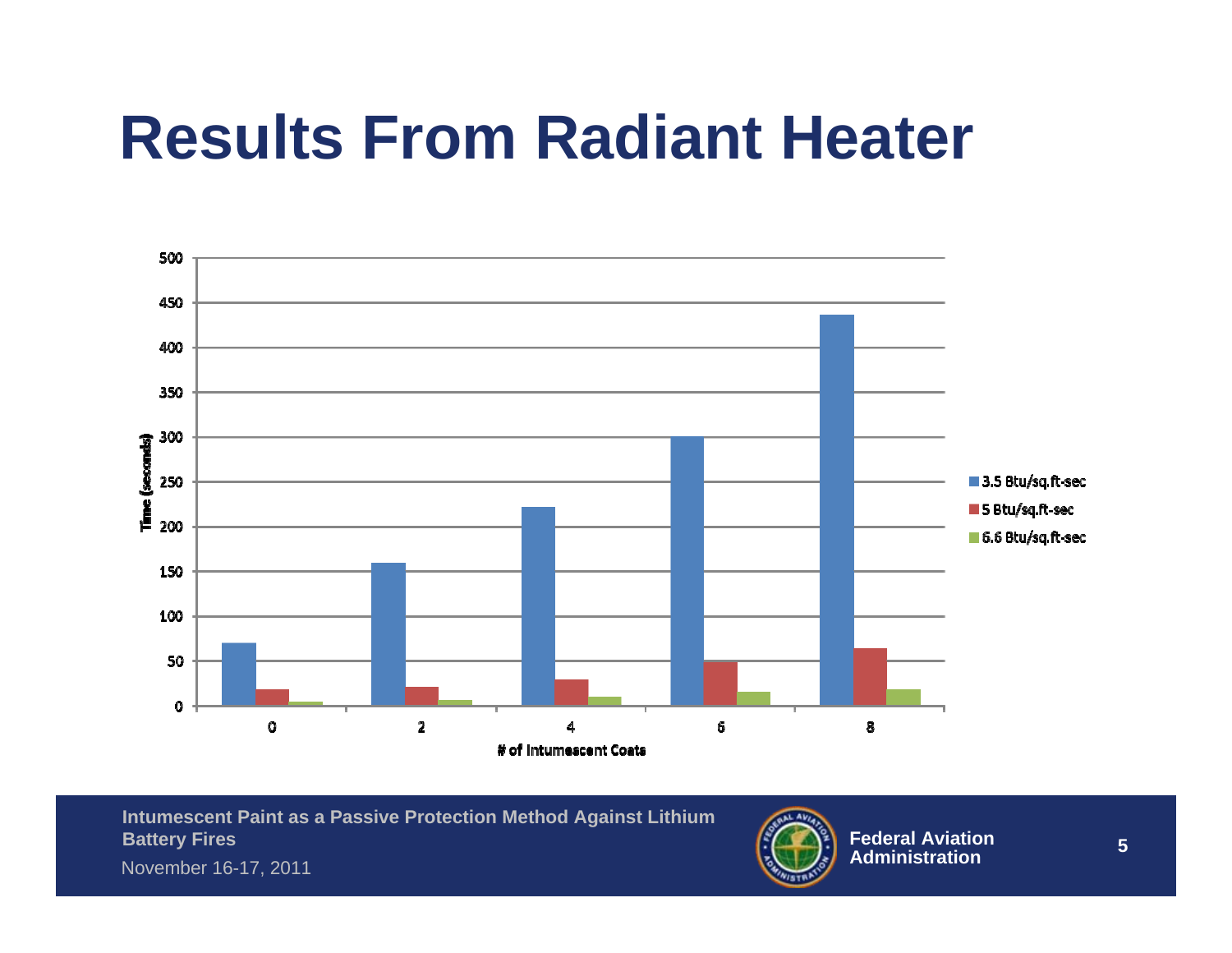# **Future Work**



- **Cartridge Heater surrounded by 4 Lithium-ion batteries.**
- **Wired with thermocouples to record the temperature.**
- **Analyzed the propagation of thermal runaway using different materials as separators**

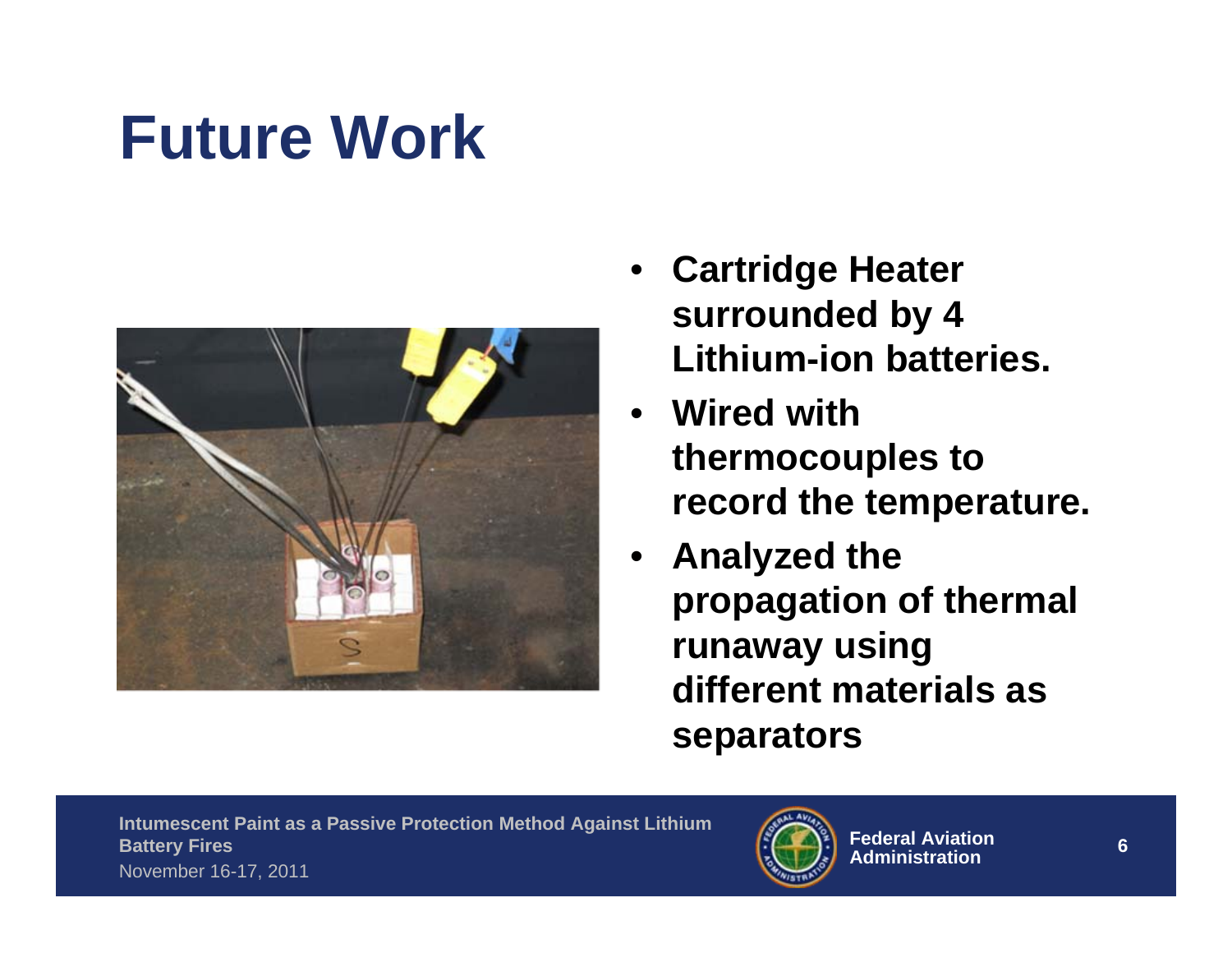## **Results**



#### Temperature Profile of First Battery in Thermal Runaway.

**Intumescent Paint as a Passive Protection Method Against Lithium Battery Fires**